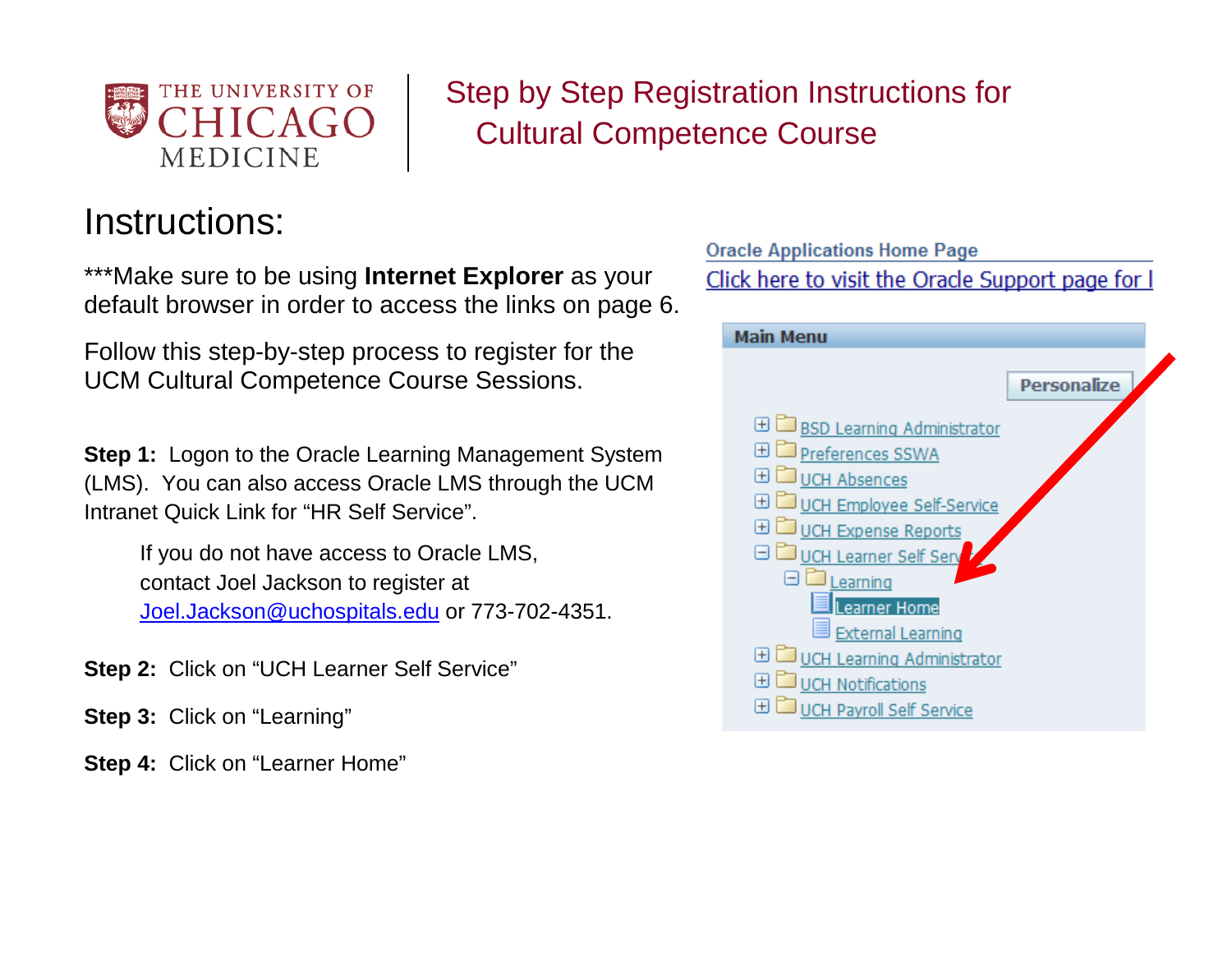

## Step by Step Registration Instructions for  $HICAGO$  Cultural Competence Course

**Step 5:** Click on the "Course Catalog" tab.

**Step 6:** Under "Browse Categories," click on "Diversity, Inclusion and Equity"

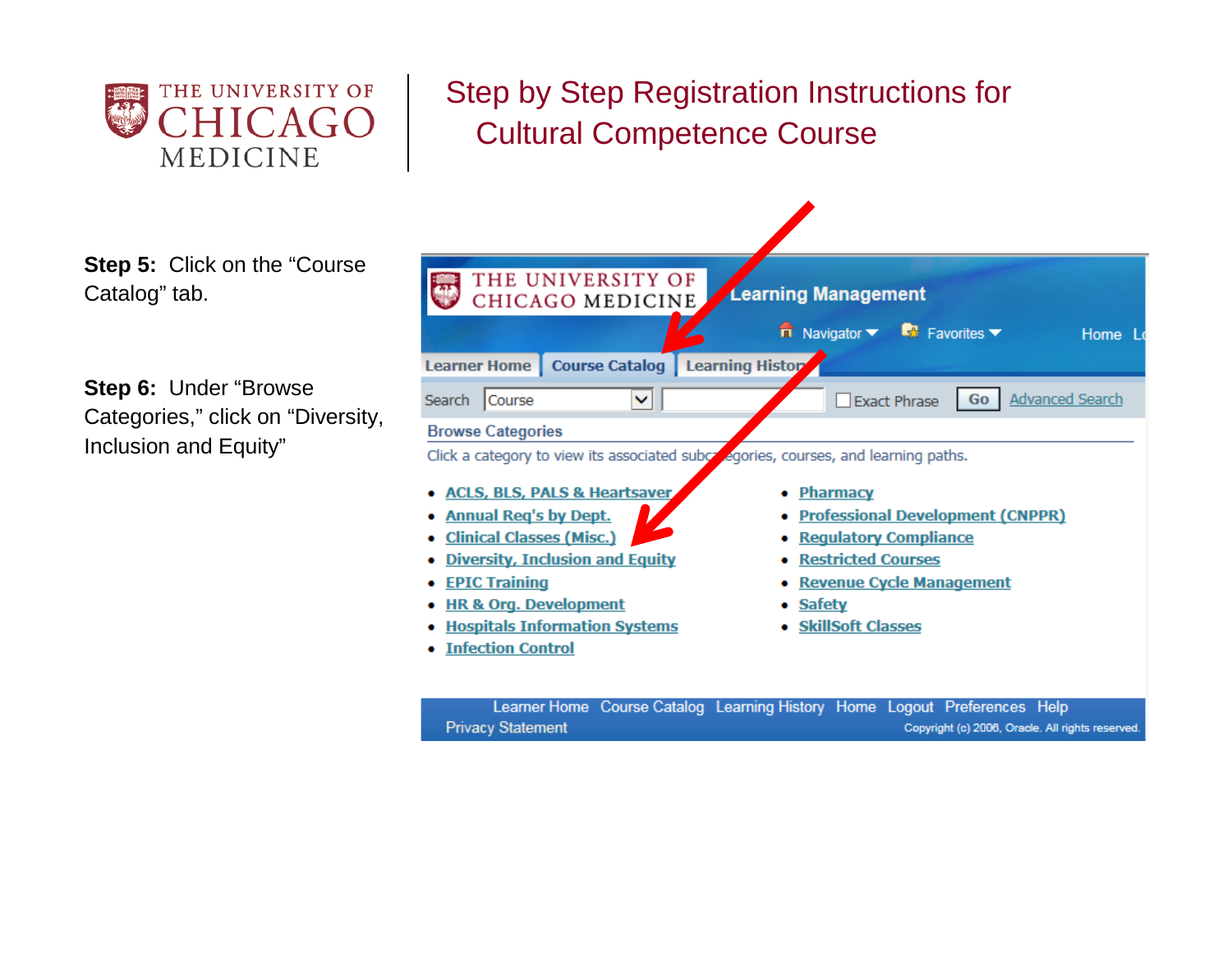

## Step by Step Registration Instructions for CAGO | Cultural Competence Course

### **Enrolling all at once:**

### **Step 7:**

Under Learning Path Name*,* click on "Cultural Competence Course Curriculum"

| Learner Home   Course Catalog   Learning History                               |                                       |  |  |  |  |  |
|--------------------------------------------------------------------------------|---------------------------------------|--|--|--|--|--|
| $\vert \mathbf{v} \vert$<br>Go Advanced Search<br>Search Course<br>Exact Phrag |                                       |  |  |  |  |  |
| Course Catalog >                                                               |                                       |  |  |  |  |  |
| Diversity, Inclusion and Equity                                                |                                       |  |  |  |  |  |
| <b>Subcategories</b>                                                           |                                       |  |  |  |  |  |
|                                                                                |                                       |  |  |  |  |  |
| . Archive Diversity, Inclusion and Equity Courses                              |                                       |  |  |  |  |  |
| <b>Learning Paths</b>                                                          |                                       |  |  |  |  |  |
|                                                                                | <b>Learning Paths</b>                 |  |  |  |  |  |
| <b>Learning Path Name</b><br>Cultural Competence Course Curriculum             |                                       |  |  |  |  |  |
|                                                                                |                                       |  |  |  |  |  |
| <b>Learning Path Name</b>                                                      |                                       |  |  |  |  |  |
| <b>Courses</b>                                                                 | Cultural Competence Course Curriculum |  |  |  |  |  |
| <b>Course Name</b>                                                             |                                       |  |  |  |  |  |
| CC: Reel Talk Discussions                                                      |                                       |  |  |  |  |  |
|                                                                                |                                       |  |  |  |  |  |
| CC: Clear Communication: Health Literacy and Working with Interpreters         |                                       |  |  |  |  |  |
|                                                                                |                                       |  |  |  |  |  |
|                                                                                |                                       |  |  |  |  |  |
|                                                                                | <b>Courses</b>                        |  |  |  |  |  |
|                                                                                |                                       |  |  |  |  |  |
|                                                                                |                                       |  |  |  |  |  |
|                                                                                | <b>Course Name</b>                    |  |  |  |  |  |
|                                                                                |                                       |  |  |  |  |  |
|                                                                                | CC: Reel Talk Discussions             |  |  |  |  |  |
|                                                                                |                                       |  |  |  |  |  |
|                                                                                |                                       |  |  |  |  |  |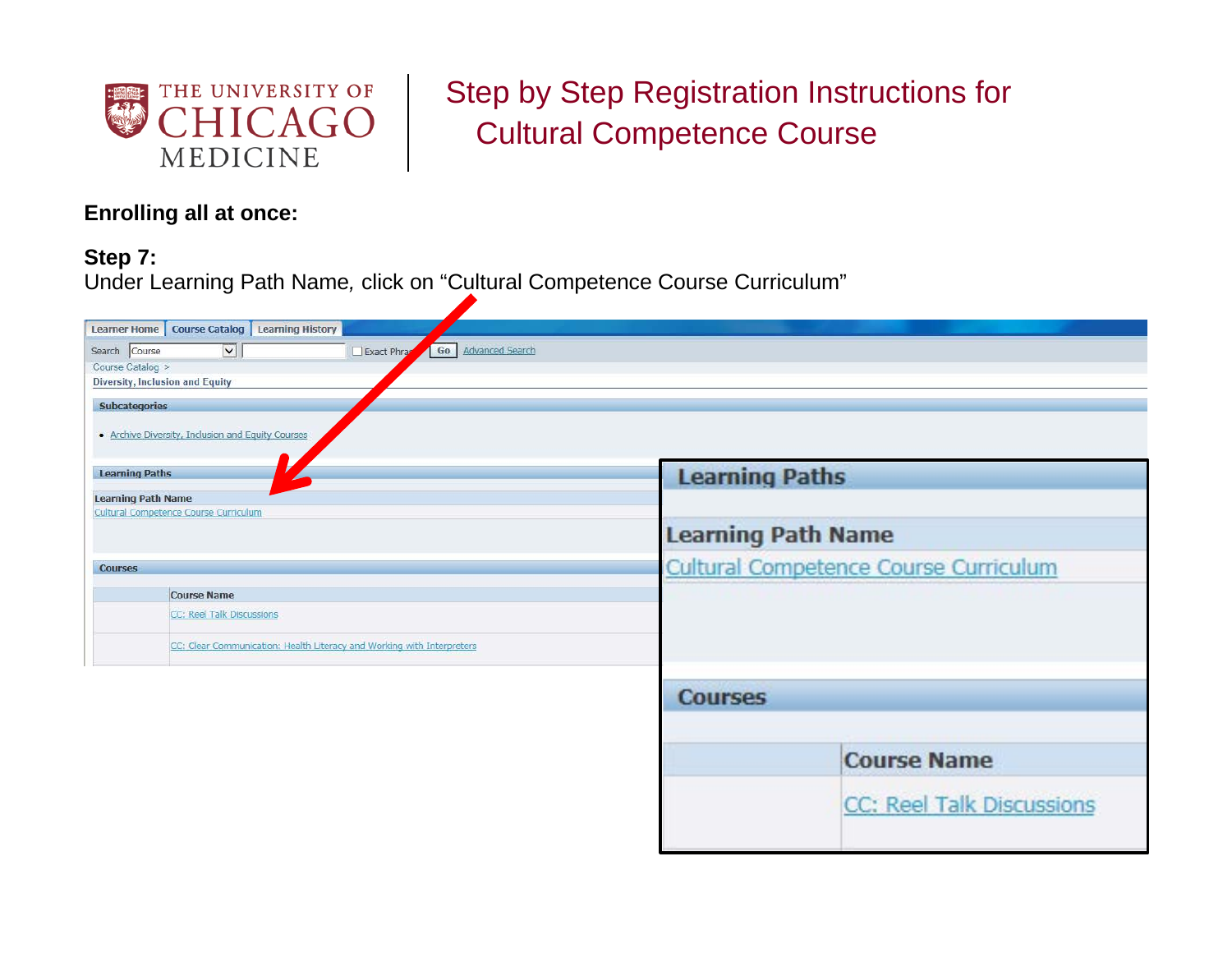

### Step by Step Registration Instructions for  $CHICAGO$   $\left\vert$   $\right\vert$  Cultural Competence Course

### **Step 8:**

Click on "Subscribe" on either the top right or bottom right of the screen.